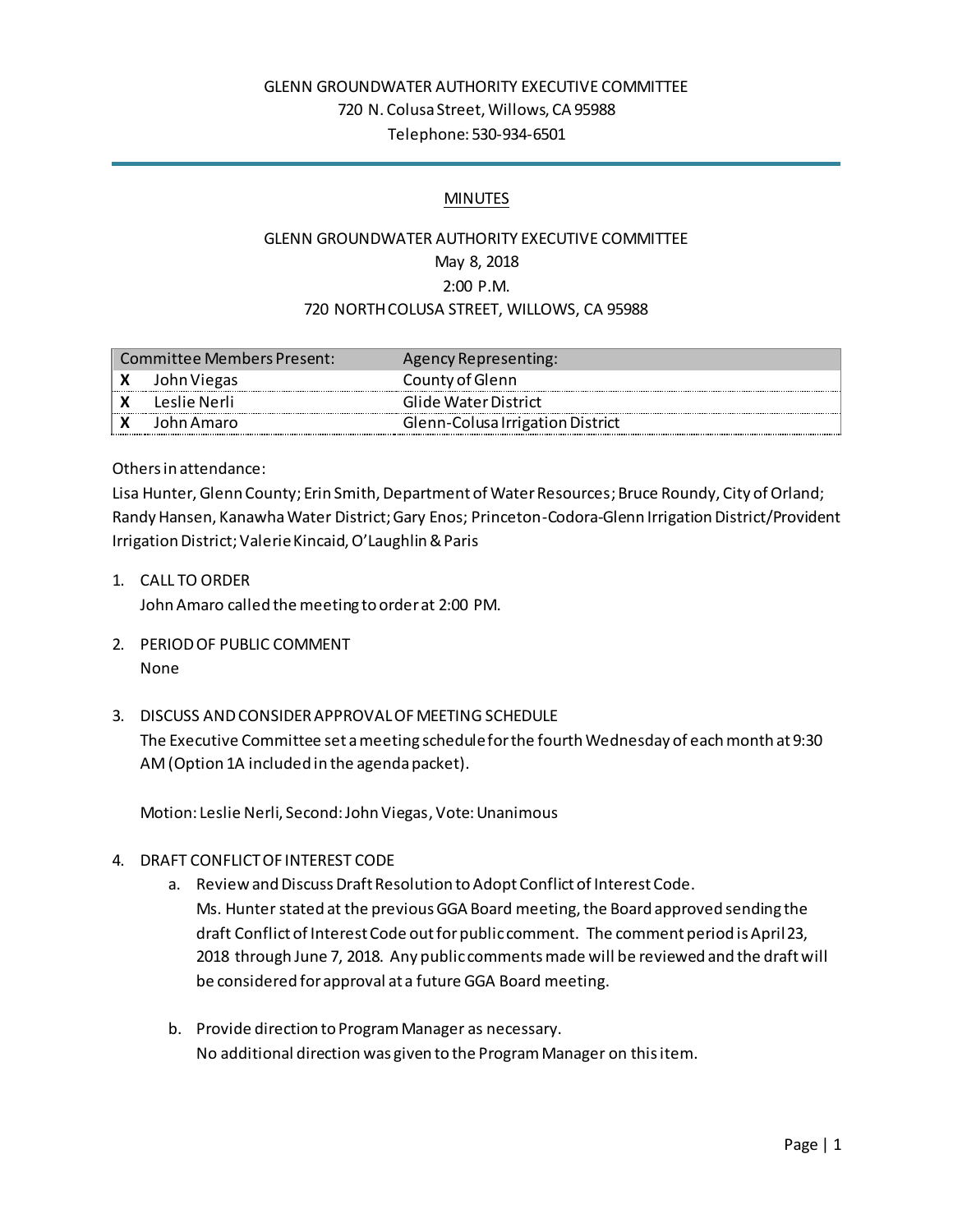#### 5. DRAFT ETHICS POLICY AND RESOLUTION TO ADOPT ETHICS POLICY

- a. Review and discuss Draft Ethics Policy and Resolution to Adopt Ethics Policy Mr. Viegas stated the draft ethics policy is relatively straight forward. Ms. Hunter stated there will be more time to review the policy and changes can be made to the draft policy before the item is presented to the GGA Board for approval. Valerie Kincaid clarified it is not necessary to send the ethics policy out for public comment.
- b. Provide direction to Program Manager as necessary. There was no additional direction given to the Program Manager on this item.

#### 6. ANNUAL AUDITS

a. Discuss requirements for Annual Audits.

Ms. Hunter stated it is required to have annual audits. There may be an option to use the same auditor that the county utilizes, to capitalize on any efficiencies since all the books are currently kept in county system. The Board will ultimately take action on this item and contract directly with the chosen firm.

b. Provide direction to Program Manager as necessary. Ms. Hunter will review audit options, including the potential to coordinate auditing with the same auditor the county utilizes, and bring the information to the committee for further discussion at the next meeting.

### 7. BYLAWS

a. Discuss and review Draft Bylaws.

Ms. Hunter stated the draft bylaws are in the meeting packet. Ms. Kincaid provided some insight on the creation of draft bylaws. Bylaws dictate how the organization is run. The bylaws can be very specific or general in nature. Specific provisions can be included in bylaws. Mr. Viegas suggested having a provision in regards to bringing items back which were previously decided upon. For instance, if a board member was out-voted, there could be an opportunity to revisit the topic. He suggested adding provisions in regards to the process by which members are added to the GGA Board in the future. Ms. Hunter added during the working group discussions, there was a large focus on conflict resolution. Ms. Kincaid will review these items and draft the next version for discussion. Mr. Viegas stated there may need to be direction in the bylaws in regards to a public records request policy. Ms. Hunter asked the committee membersto email her comments on the draft bylaws. Ms. Hunter will compile any comments and forward them to Ms. Kincaid for inclusion in the next iteration of the draft bylaws.

b. Provide direction to Program Manager as necessary. There was no additional direction given to the Program Manager on this item.